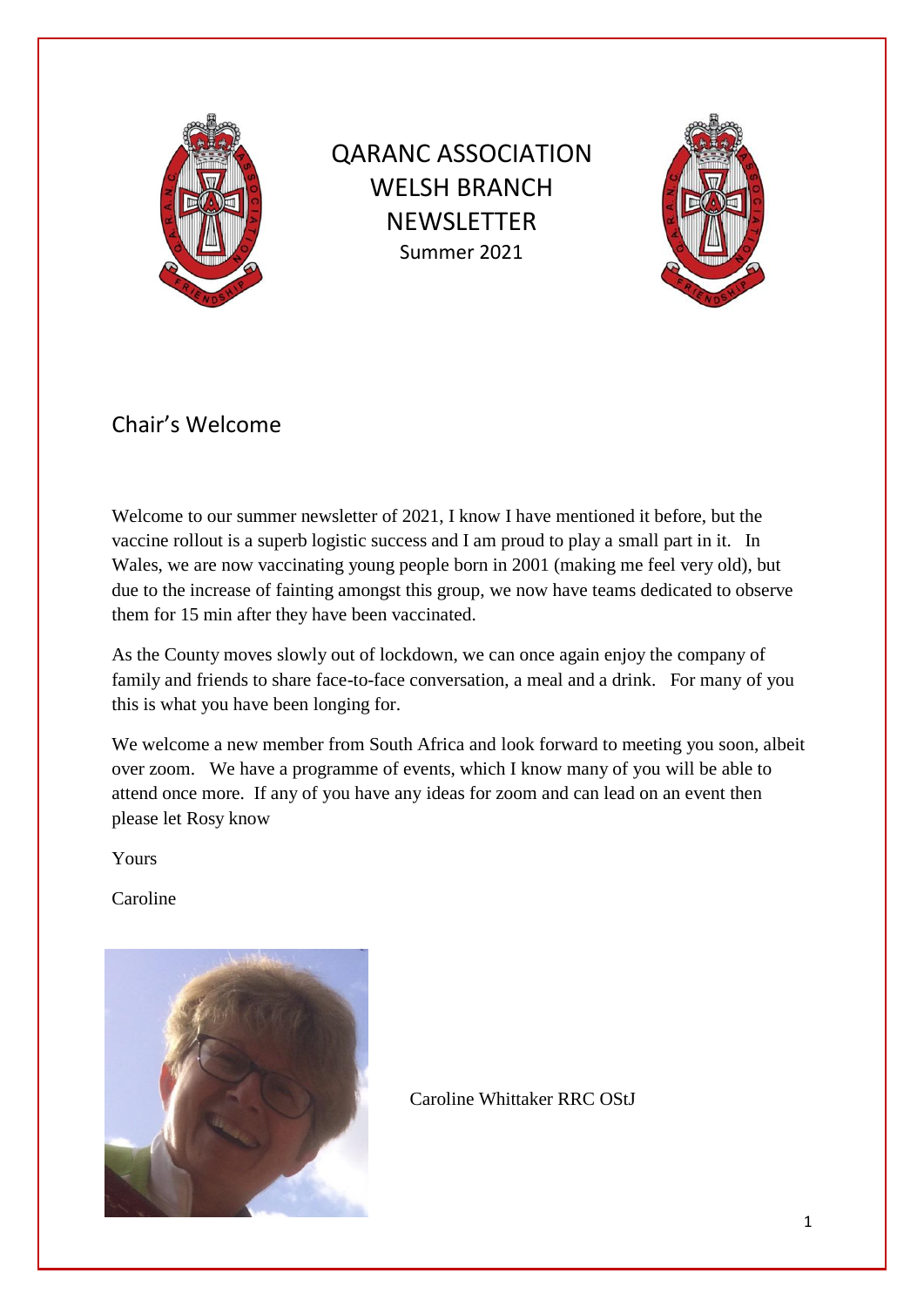## Vice Chair's piece

The past year has been a strange one to say the least! I do hope that the extra newsletters have been of interest and kept you in touch.

For many of us, I think, our skills with the use of modern technology have improved over the lockdown periods. This is something we have to embrace as more and more places like QARANC Association are using technology, not only to communicate but to enable us to join in national events. Corps Day Service was available on the internet as, was Dame Margot Turner's Eulogy read by QARANC members past and present on International Nurses Day. The Eulogy is available on U tube. The Branch also hold events via Zoom and will continue to so as it enables those from afar to join in be it a Dinner night or a Committee Meeting! Don't worry we will still have "proper events" as well!

Now that the pandemic is apparently on the decline and vaccination numbers increasing by the day we can start to look forward to our summer events. Don't forget that our first opportunity to meet up as a branch will be  $26<sup>th</sup>$  June, Armed Forces Day, in Penarth at the Garden party being hosted by our Chair Caroline. You can find more information on some events Page 9

I hope you enjoy this edition and don't forget if you have a story to tell please let me know at: mccrearossli@btinternet.com

Diana McCrea

Vice Chair & Editor

| Index of Contents               |                |         |
|---------------------------------|----------------|---------|
| St David's Day Dinner           | Valmai Davies  | Page 3  |
| Medicine in WW2                 | Diana McCrea   | Page 4  |
| Pen Picture                     | Valmai Davies  | Page 5  |
| The Queen's Quilt               | Alyson Boydell | Page 8  |
| <b>Future Events</b>            |                | Page 9  |
| <b>Information on Events</b>    |                | Page 10 |
| Celebration of Life, Father Ray | Valami Davies  | Page 12 |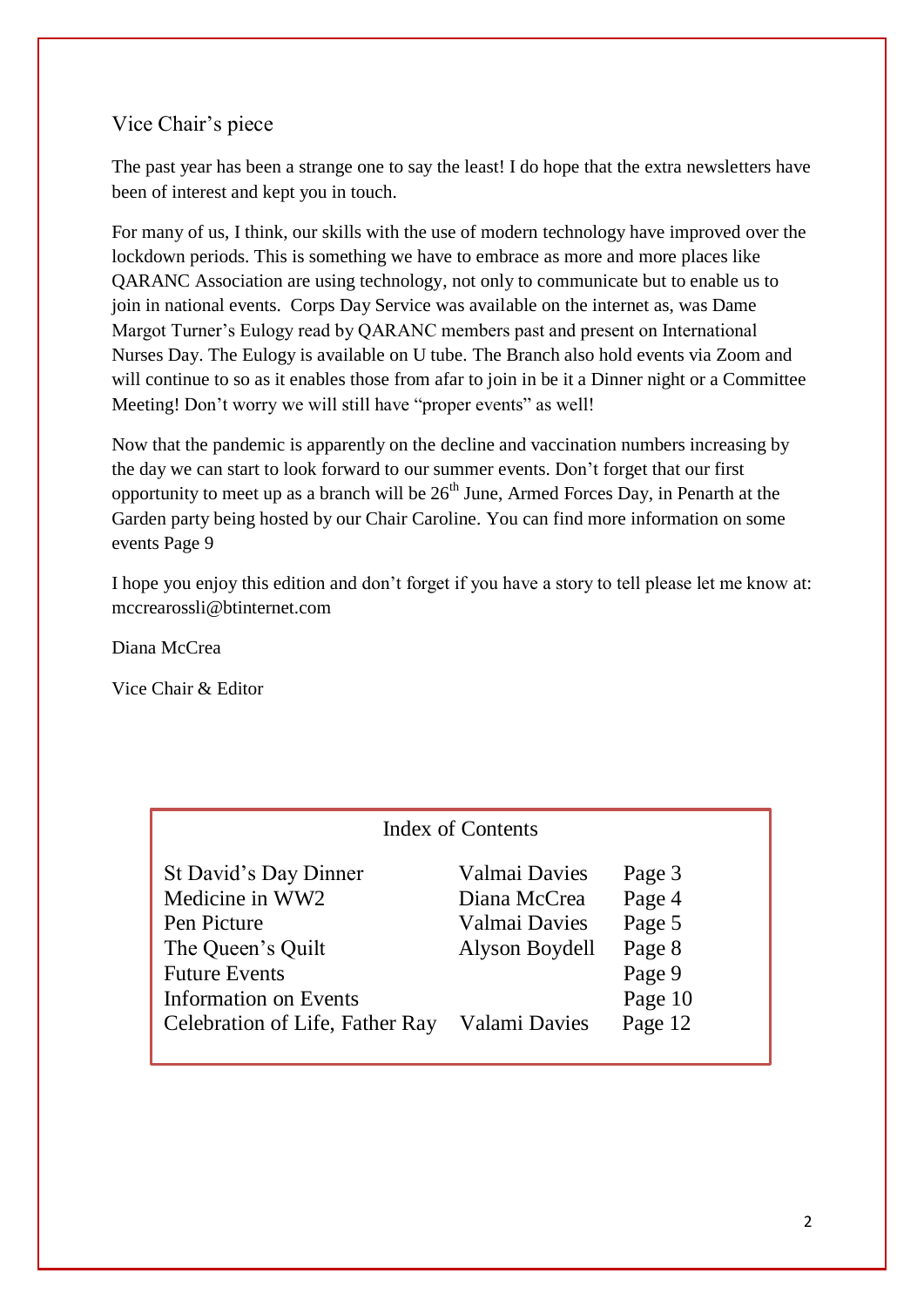## Cinio cangen Gymraeg I ddathlu Gwyl Dewi Sant

Welsh Branch dinner to celebrate St David's day

Dinner was held on the 27th February 2021 via zoom. We were joined by Colonel Commandant Col Kevin Davies and Association General Secretary Sue McAteer together with friends from the Millbank Branch. Celebrations took part in various locations around the UK including Scotland, London and various parts of Wales.

The dinner was held to celebrate St David the Patron Saint of Wales.

St David was born around about 520 AD on the Pembrokeshire cliffs near Capel Non during a fierce storm. He is the only British saint to be born in the country that he is patron of.

As a young man he became a monk educated in a monastery, life was very strict the brothers worked hard at cultivating the land, ploughing the fields by hand, beekeeping and providing food and lodgings for travellers, whilst following a simple austere life. He was a teetotal, vegetarian who lived on a modest diet of bread, vegetables, herbs and water.

St David was a renowned preacher and according to legend he was also a miracle maker.

Legend has it that St David suggested that Welsh soldiers during a battle against the Saxon soldiers wear a leek on their helmets to distinguish them from the invaders who wore similar uniforms. The leek features on the uniforms of the Welsh regiments to this day.

In the 16th century Richard Johnson wrote a poem about St David being a champion of Wales a knight in armour and how St David inspired the welsh saying:

"To arms! I say brave followers; I will be the first to give death the onset; and for my colours or ensign do I wear upon my burgonet, you see a green leek beset with gold, which shall, if we win victory, hereafter be an honour unto wales; and on this day, being the first of March, be it for ever worn by Welshmen in remembrance hereof".

This story of champions was extremely popular and kept alive the name of St David and the symbolism of the leek.

Suggested table decorations for the occasion included Dragons who were not to be fed during dinner. Various suggestions for food and drink were sent out to all attendees.

Pre-dinner drinks were late due to the Welsh Rugby match, well what would you expect this is Wales after all!



Attendees St David's Day Dinner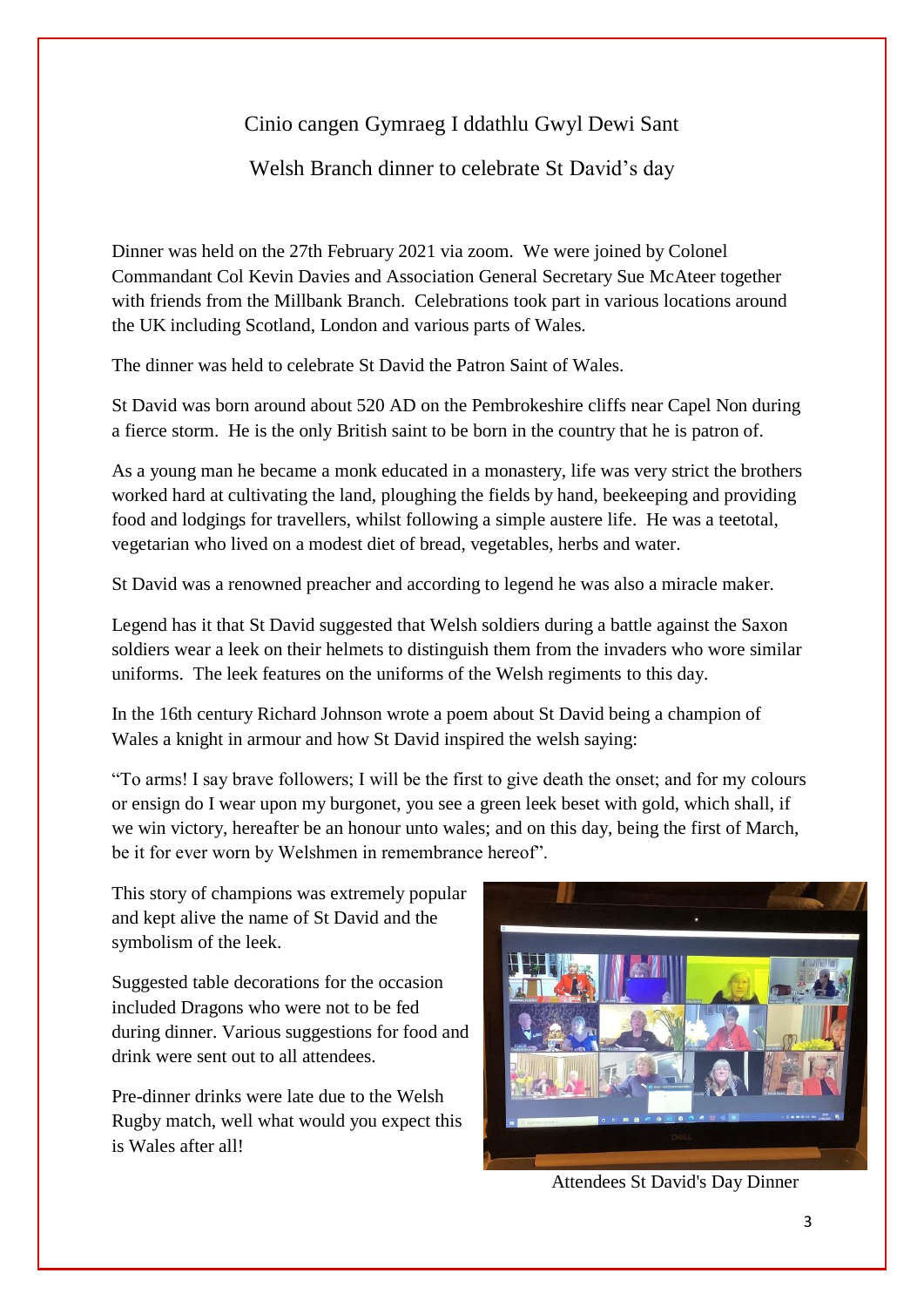This was followed by leek eating and beer drinking. Being part of a dinner experience via zoom was a new experience for most of us, however, it was really enjoyable with lots of laughter at the leek eating. There was chatting about the different courses that people had chosen.

Music by a Welsh choir was played during the breaks.

The Loyal Toast –was taken sitting down. It is interesting to understand that St David's Day is the only time the Royal Welch Fusiliers toast, as in 1797 King George declared that loyal toasts be dispensed with, as the loyalty of the Royal Welch is never in doubt. Hence, they do not stand.

A short speech on the history of St David, Patron Saint of Wales was read out followed by the Welsh National Anthem.

During the evening there were lots of anecdotes and memories shared, together with much laughter. Topics were varied and ranged far and wide. It was lovely to see people enjoying themselves via technology. The dinner was followed by lots of talking which carried on until late in the night.

All in all, it was a successful event, and I for one look forward to the next one.

A big thank you to everyone involved in organising the event.

Lt Col (Retd) Valmai Davies TD

#### Medical Care WW2

\_\_\_\_\_\_\_\_\_\_\_\_\_\_\_\_\_\_\_\_\_\_\_\_\_\_\_\_\_\_

#### A Zoom Talk

One of our members Lyndon Edwards a branch member gave a fantastic talk via Zoom earlier this year. Lyndon has been an Occupational Health (OH) Practitioner, for many years, with experience in the public sector and fire & rescue service. Currently a Major in 203 (Welsh) Field Hospital he also manages to find time to be a special constable. Using his OH experience he informed us of how things had changed and improved during WW2. Lyndon spoke at length about Ernest Bulmer, a gastroenterologist from Birmingham, who joined Territorial Army and 14th Birmingham Field Hospital in 1939 with rank of Major. He served with the British Expeditionary force in France later serving in the Western Desert Campaign in charge of No2 General Hospital 1940-43. It was here that his knowledge was well used particularly in the treatment and more importantly prevention of Dysentery, Sand fly fever and malaria. Sickness absence rates were brought down from 53.9% in 1914-18 to 23.6% in 1939-45. This was a result of four main changes, General management, infestation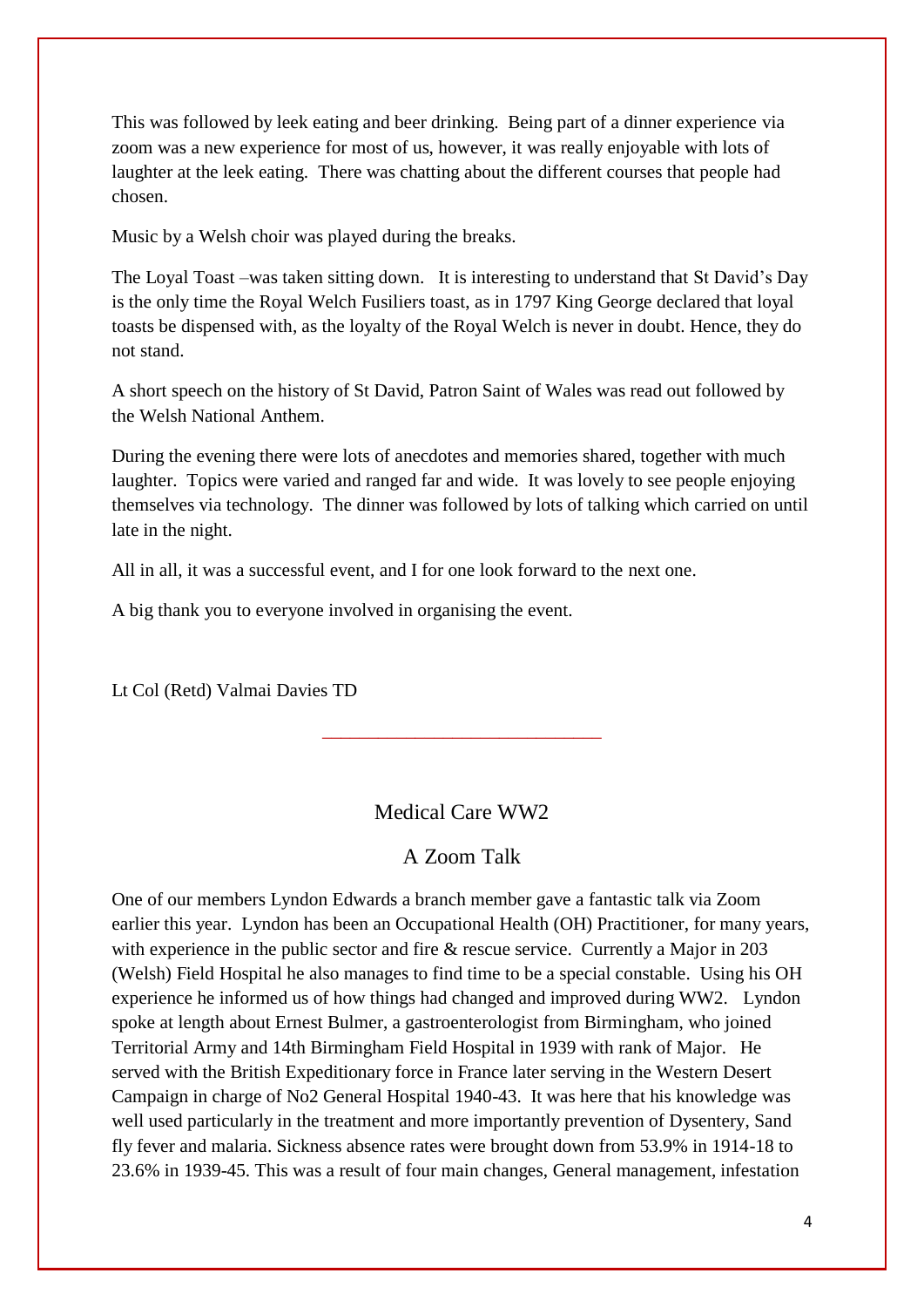control, Changed conditions, that is not the wet, soggy trenches of '14-18 and good fortune. Infected patients were isolated & hygiene controls implemented .Things like" Fitness to work medicals" were carried out in UK prior to deployment. Following a spell in the UK and a promotion to Brig. He became consulting physician to 21st Army Group. At this time there were different problems from different phases of the campaign. Normandy June-Aug 44- Malaria & Weils disease. Low Countries Sept 44-March 45 it was wet & cold with diphtheria & VD. Germany April 45-July 45 sore throats and VD. By the end of the war Brig Bulmer had been made a CBE, Mentioned in Dispatches with a citation from General Montgomery and the American Legion of Merit presented by General Dwight Eisenhower.

Amongst the changes which occurred, Lyndon spoke about how surgical units were moved closer to the front. The improvement of transport facilities for medivacing patients meant it was much faster. There were developments in anaesthesia, Dog tags with an individual's blood group on them were introduced. Blood collections and transfusions improved with Bristol becoming a national centre for collecting and distributing blood and plasma for military and civilian use. There were the well documented developments in plastic surgery and treatment of burns along with the introduction of antibiotics for infections. There was also improvement in treatment of tropical diseases particularly with the use of DDT being sprayed over large areas.

Lyndon finished his talk by telling us of the dreadful atrocities of the Alexander Massacre in 1942 where Japanese soldiers massacred over 200 staff and patients at the Alexandra Hospital. This occurred despite the white flag being presented and the fact it was a hospital.

\_\_\_\_\_\_\_\_\_\_\_\_\_\_\_\_\_\_\_\_\_\_\_\_\_\_\_\_\_\_

Thanks Lyndon for a very informative talk.

Diana McCrea

### Committee Member Pen Picture

Valmai Davies TD

I was born and brought up in the South Wales valleys, leaving home at 17 to commence my Orthopaedic training at Rhyd Lafar Hospital. Whilst working in theatres I discovered an interest in anaesthetics. Following my general training in the Royal Gwent, in 1975 I went to Radcliffe Infirmary Oxford to undertake a 6 month

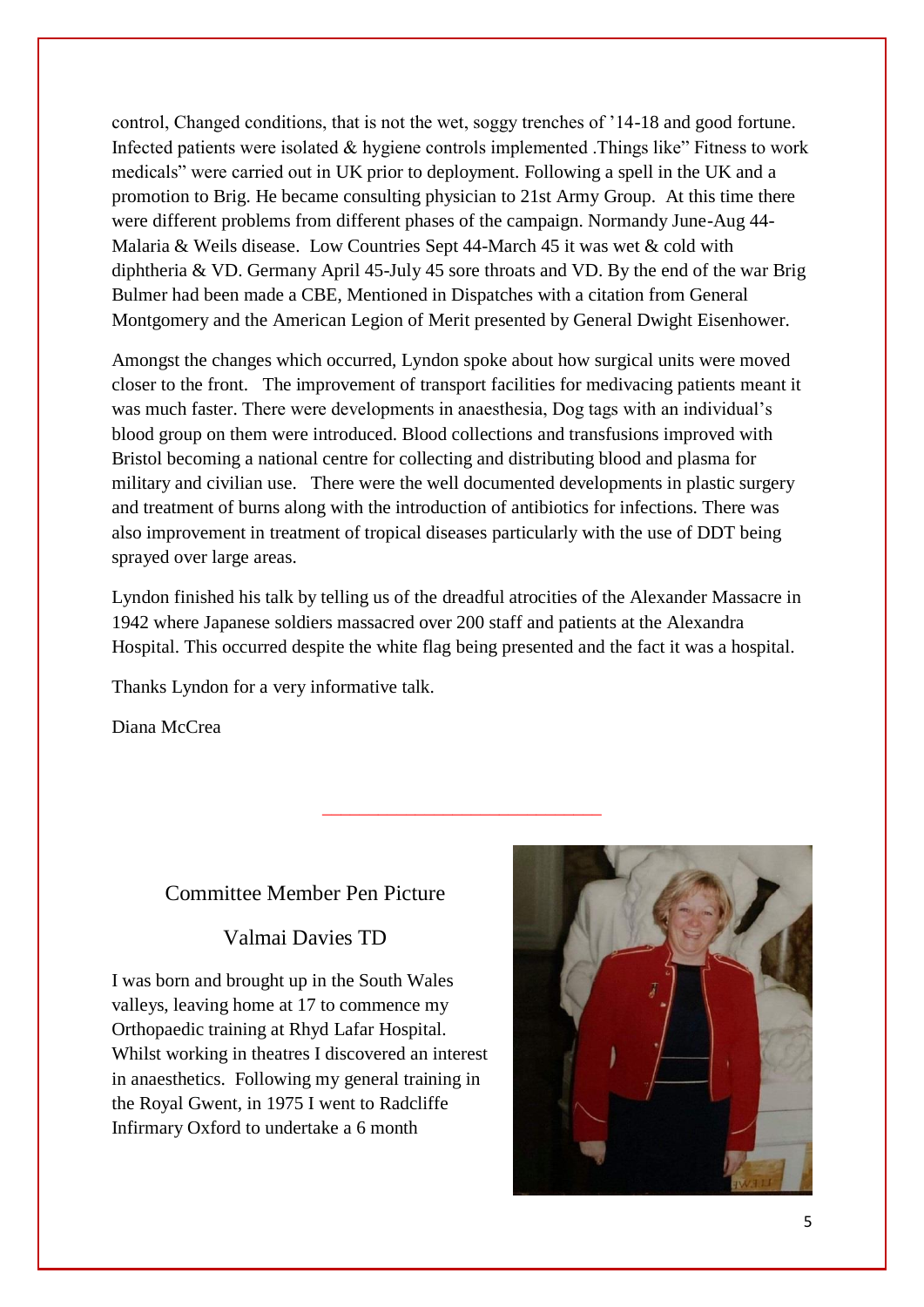Anaesthetic course. Whilst on the course I developed an interest in chronic pain management

In 1976 I went to work in a hospital in the Hague, Holland for 2 years as a Nurse Anaesthetist. This role extended my anaesthetic skills hugely, whilst encompassing all aspects of anaesthesia. It was a far cry from my experience as an anaesthetic nurse and an opportunity to work with people of various nationalities. Whilst in Holland I had the opportunity to travel around the country and parts of Belgium. I visited wonderful places, saw plenty of windmills even in the snow with the canal frozen over, magical! I developed an interest in art through visiting many museums and art galleries.

Upon my return to the UK, I worked once more in Oxford attaining my first Sisters post at John Radcliffe Hospital where I spent time helping to commission the anaesthetic rooms. I later moved to Swansea as a sister in anaesthetics.

In 1982 I went to work as an anaesthetic nurse in Saudi Arabia in a Military Hospital run on American lines in Taif, the summer capital of Saudi at that time. Located 7,000 feet up the mountain and accessed by a stunning escarpment. That was an interesting experience, working with lots of different nationalities and time to visit the red sea and Jeddah.

After two years I returned once more to the UK, as a Sister in Morriston Hospital, later becoming Senior Nurse Anaesthetics. Over the years I developed an interest in pain management then in 1991 I attended a 2 year course the first multidisciplinary pain management course held in the UK. Many years later I worked as an acute pain nurse and completed my (PGCE).

Eventually in 1996 I moved to Leicestershire to work as part of a multidisciplinary team delivering an intensive rehab programme. This experience was invaluable, learning about exercises, stretches & hydrotherapy enabling the patients to learn how to self-manage increased symptoms. My role encompassed delivering sessions on stress and sleep management etc.

In 2003 I acquired my dream role in the Pain Management at Centre Bronllys, Wales' only residential centre for chronic benign pain self-management. My roles included delivering sessions to the residents on pain medications, medication reduction plans, sleep management and initially relaxation techniques and subsequently mindfulness sessions. There were also individual caseworker sessions. During this time, I qualified as a counsellor. At the age of 60 I undertook the Independent Prescribing course and passed first time. I have to say it was the hardest thing I have ever undertaken. By now not only were we running residential programmes but community programmes around Powys. These included travelling all over Powys, where it's not the distance but the time it takes especially along some of the windy narrow mountain roads. But the views are stunning. I got a lot of satisfaction delivering these sessions to the participants whether on the residential or community programmes. I learnt so much from the participants a two way street. Group work could be challenging but highly rewarding. Seeing the positive changes made and confidence improving made it so worthwhile.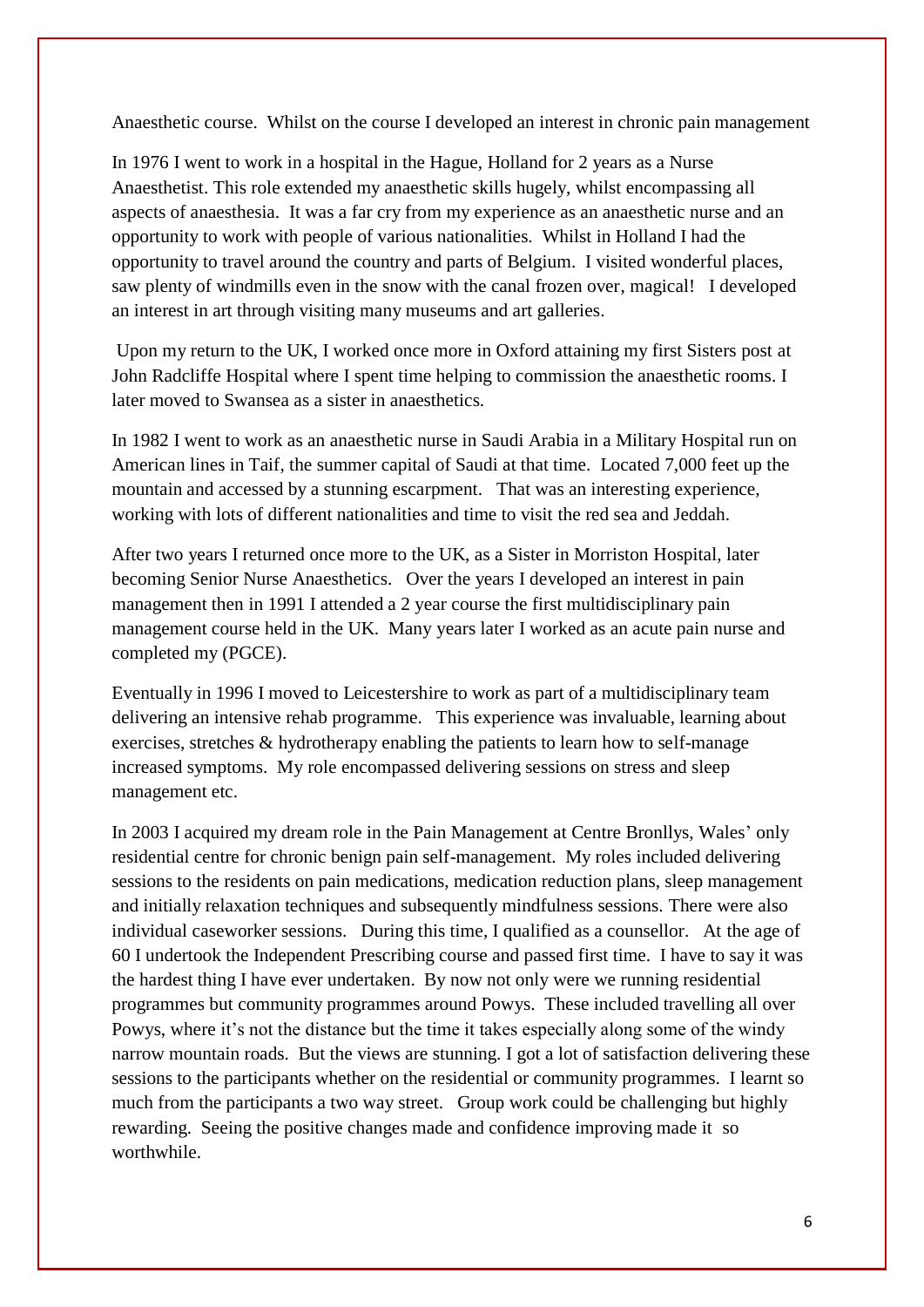I also delivered with others a positive psychological programme called Activate your life Sessions. Retiring in 2019

With regards to my Military career, I was commissioned into the TA in 1985 as a captain, in 203 (Welsh) General Hospital, (The unit changed in the 90's to that a Field Hospital) where my nursing role was in Resus. I served for 18 years, becoming 2IC nursing later becoming Lt Col. Nursing for 3 years.

Training played a major part of our service with a commitment of 8 weekends and 2 week camp. Initially we trained on a three year cycle, the second year being based on a hospital exercise in this country, frequently Chester  $\&$  the third year in Germany, where it was fascinating seeing the chain of evacuation.

Training included exercising in various hospital scenarios in a variety of locations for example under canvas and old farm barns in Sennybridge. We learnt military skills with our fitness tested as we went on lots of yomps, in some amazing places. We had the opportunity to undertake lots of adventure training. During my time in the TA's, I went on an attachment to BMH Berlin in June after the wall had fallen. What a fascinating place.

Combining the two work scenarios enabled me to have the best of two worlds. The roles I loved in civilian life plus the opportunity to do different things at the weekend and camp. During my time in the TA's, I met some wonderful people, some of whom I am still friends with today. I retired from the TA's in 2003.

Now my interests include spending time with family and friends and of course my fourlegged friend Bethan. I also enjoy walking, gardening, meeting friends for coffee, lunch. I'm a member of U3A (University of the First Age). I enjoy going to the opera and theatre.

For the last couple of years, I have looked after the war graves on behalf of Talgarth Town Council. I recently became a member of the 'Eyes On, Hands On' project Commonwealth War Graves Commission. This project involves photographing headstones and looking after war graves in cemeteries around South Powys.

I have been a member of the Welsh Branch for many years joining the committee in 2020. Since being in the branch I have made many friends and been on numerous trips. However the one that is foremost in my mind took place in 2016 when we went to the 100th anniversary of the battle of Mametz. What an amazing experience, one I will never forget.

I look forward to continuing my association with the Welsh Branch promoting the ethos of friendship and caring.

Valmai Davies Lt Col (Retd)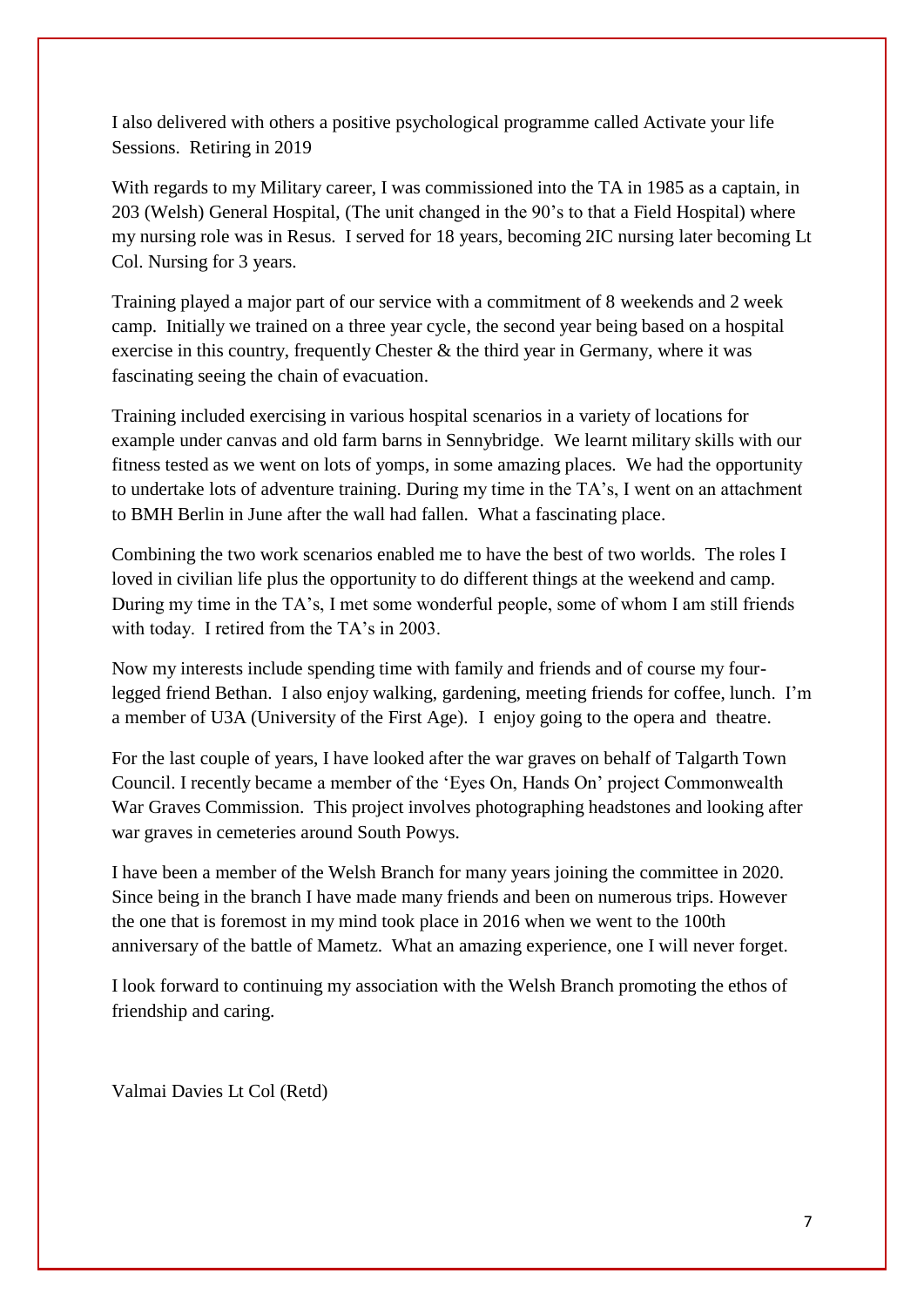#### Balck-Foote and the Queen's Quilt

#### Alison Boydell

The memoirs of Lt Col John Albert Balck-Foote are among the most fascinating that I have come across in the RAMC archive, giving a very readable narrative of his remarkable career interspersed with interesting and often amusing anecdotes.

Balck-Foote was born in Germany in 1874 to a German father and a British mother, and named Karl Augustus Johannes Albrecht Balck. He was brought up in Germany then studied medicine at Edinburgh University, graduating in 1899. At



some point he anglicised and abbreviated his forename to John Albert. He took British nationality in 1902 but for most of his Army career he suffered from the anti-German sentiment that prevailed at the time. Just before the Second World War he changed his name by deed poll, adding his mother's maiden name to his father's family name in an attempt to prevent his wife and children from experiencing the same prejudices.

After graduating, Balck worked in general practice for a time but he did not enjoy the experience and volunteered to serve in the Boer War as a Civil Surgeon. He explains that he was convinced of the "rightness of the British cause" but had to defend his views to his German relatives and friends who were pro-Boer. At the end of his contract he decided to join the RAMC and his memoirs discuss the changes in training including the move of the Army Medical School from the Royal Victoria Hospital, Netley to London.

Concerning Netley Hospital, he tells a story that relates to an item in the Museum's collection. Queen Victoria and her ladies had knitted woollen bedcovers, then known as quilts, for the soldiers at Netley who had been wounded in the Egyptian Campaign of 1882. One of the quilts was said to have been entirely made by the Queen's own hands and was therefore highly valued and reserved as a special mark of favour for the worst cases. Consequently the number of deaths under it was very high. In Balck's words:

"An Irishman had been badly wounded and the Matron came round to ask him whether there was anything she could do for him. 'Yes, sister' was the reply, 'for the love of God don't give me the Quane's [sic] quilt.'"A slightly different view of the situation is given in an account of Queen Victoria's life written in 1897. It describes the quilts that the Queen and the ladies of the court had made for Netley Hospital, and adds: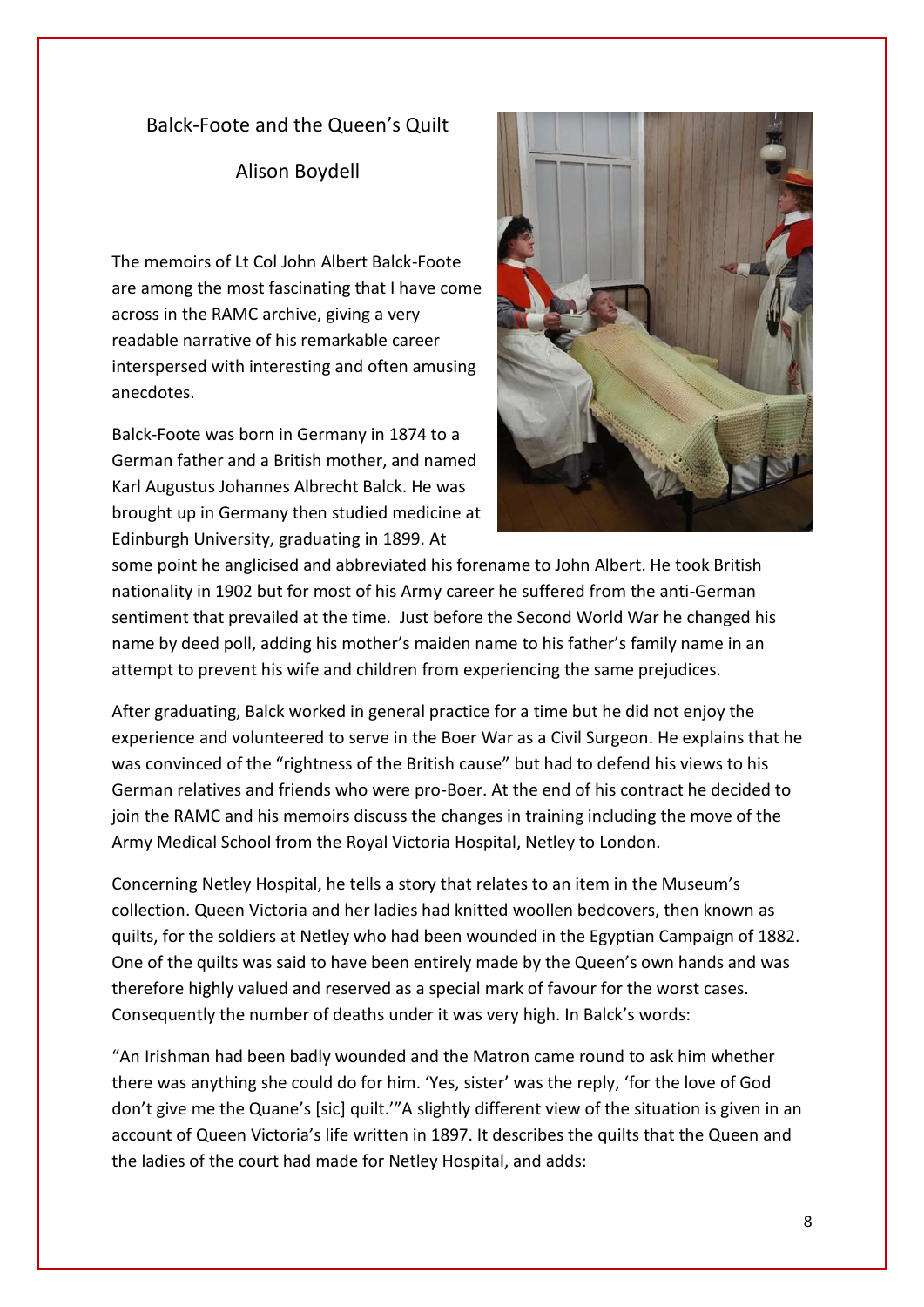"We fancy that there must have been some difficulty at Netley in deciding who was to have the honour of sleeping under the Queen's quilt"



The quilt in the Museum is made up of four knitted strips, alternately pink and green, slipstitched together along their long edges. It has a cream crocheted border and the Royal Cipher with the date 1883 is embroidered in silver thread in one corner, which means that it is likely to be the one made by Queen Victoria herself. The quilt is very faded and has been mended in several places. We recently inspected the quilt and photographed it on the bed in the

Anglo-Boer War diorama in the Museum (and yes, we are aware that it wouldn't pass Matron's bed inspection!).

There are in existence many photographs and paintings of Queen Victoria knitting and crocheting. Among them is a painting in the Royal Collection, said to show Queen Victoria with Princesses Helena and Beatrice knitting quilts for the soldiers at Netley who had been wounded at Tel-el-Kebir in Egypt in 1882. Could one of the quilts be ours? Having looked at the quilt's construction, it can be seen that in fact the ladies are not knitting them but are depicted posing with their completed work.

I hope to share more stories from the Balck-Foote memoirs in future.

Alyson Boydell Volunteer Museum Military Medicine

#### Dates for you Diary

| June 26      | Armed Forces Day Afternoon Tea with Music at Caroline's     |
|--------------|-------------------------------------------------------------|
| July 14      | Lavender farm visit followed by food at Pilgrim's Café      |
| September 25 | <b>QARANC Association reunion Lunch Leeds</b>               |
| September 30 | Canal Boat trip from Goytre Wharf                           |
| November 6   | Festival of Rememberance, St David's Hall                   |
| November 14  | Remembrance Parade                                          |
| November 16  | Cooking & flower arranging Demo with lunch Garath's Kitchen |
| December 3   | Christmas Lunch Radyr Golf Club                             |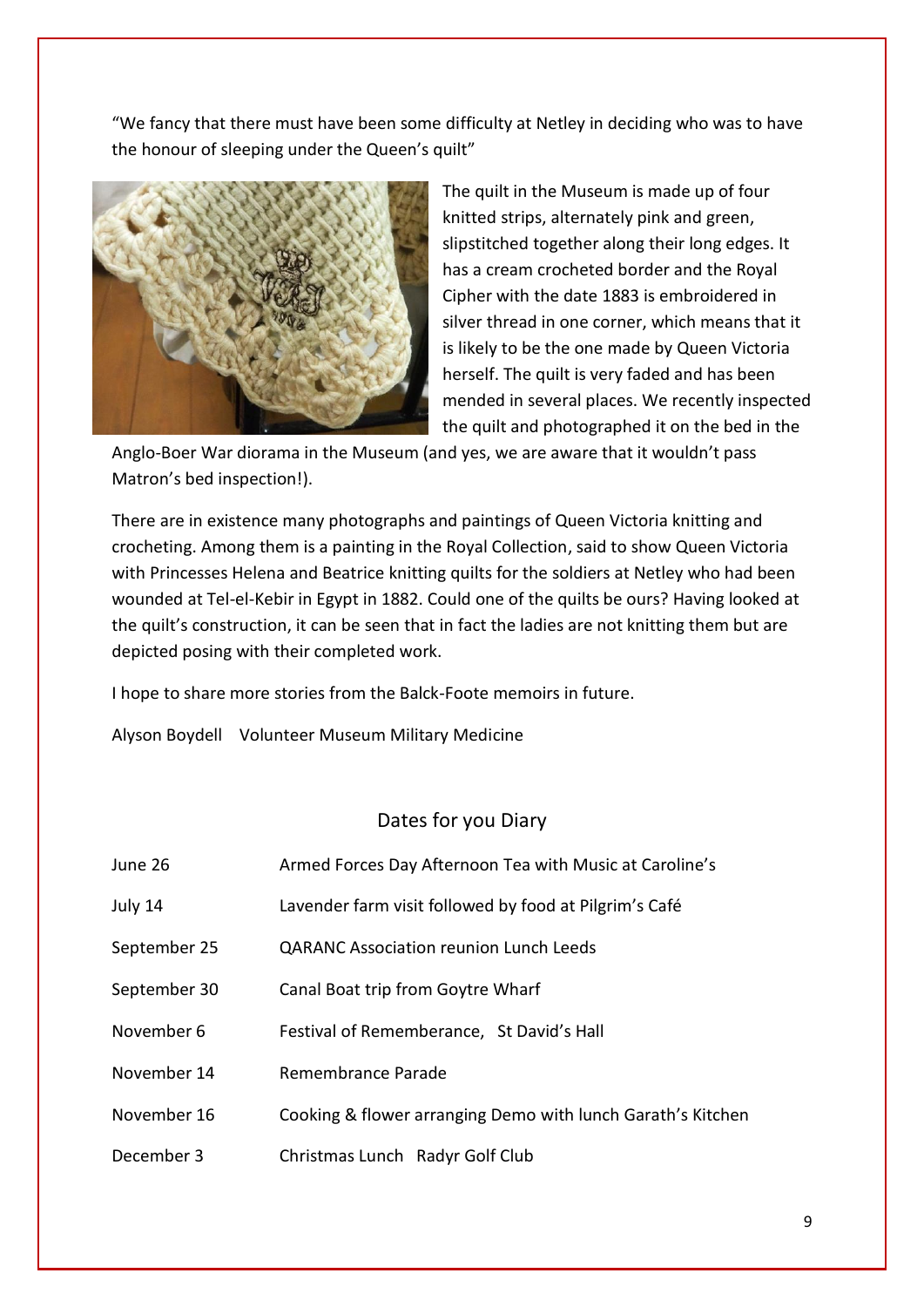

QUEEN ALEXANDRA'S ROYAL ARMY NURSING CORPS **WELSH BRANCH** 

The Chair and Committee cordially invite you to join us for afternoon tea. This will be the first opportunity where we have been able to meet socially, so I do hope you can come.

# **WHEN**

June 26th  $2.30 - 5:30$ pm





**WHERE** 7 Britten Road Penarth CF64 3QJ

### Visit to Lavender Farm July 14th 2021.

We meet in Brecon at 10 30 and then travel to Upper chapel. 11 00 we can start our visit to this remote farm adjacent to the Eppynt where lavender is grown by Nancy. The Lavender flowers when harvested are made into preparations of perfume, creams and tinctures. Due to

Covid she has changed the structure of her visits and now there isn't a set fee to visit but we pay £3 at the gate. We are able to explore the fields and also her buildings and shop. A Video of

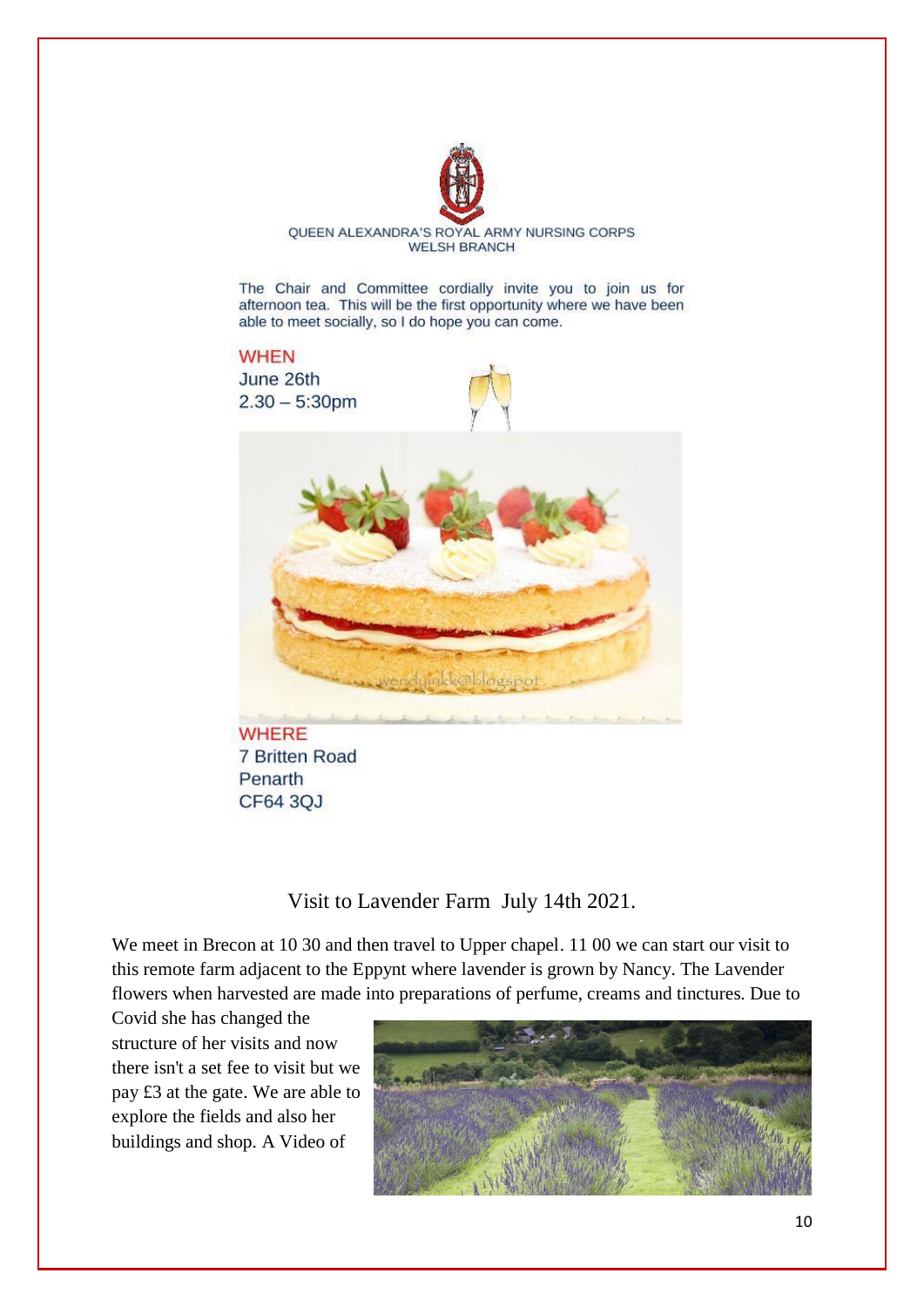Nancy at work can be watched in the sitting area.

### **Comfortable shoes and a raincoat would be useful as we will be over 1000 feet in elevation**.

We then make our way back to Brecon and the Pilgrims tea rooms at the Cathedral. On offer is a large selection of home made produce with the menu of the day specials, or a selection of Sandwiches, Wraps, Toasties or Soup. Cost is usually about £6 to £9.

A sitting area will be set aside for us. Following lunch, I am in the process of arranging a talk but will elaborate on the details later.

At about 1600hrs, and for those who still have lots of energy to burn (weather dependent), I will lead you up to THE CRUG, an Iron age fort overlooking Brecon and the Usk Valley .

Visit to Gareth's kitchen on TUESDAY NOVEMBER 16th 2021.

\_\_\_\_\_\_\_\_\_\_\_\_\_\_\_\_\_\_\_\_\_\_\_\_\_\_\_\_\_

Gareth lives on a farm just outside LAMPETER, DYFED. He is a chef and flower arranger and a well-known personality on S4C, One of their outbuildings has been turned into a demonstration and cooking area.

Plan for the Day

10 30 Arrival and coffee.

11 00 Cookery Demonstration .

1 00 Lunch ,we are now able to eat all the goodies he has been preparing in the morning.

2 00 We return to the classroom where Gareth now creates seasonal displays of flowers and foliage .(Be sure to get a raffle ticket to enter the draw for the arrangements.)

4 00 Demonstration ends and we are served tea and cake.

4.30-5 Depart

It is a long day and journey but a really fun /entertaining day out . Everything is included at a reasonable cost of **£30** for the day.

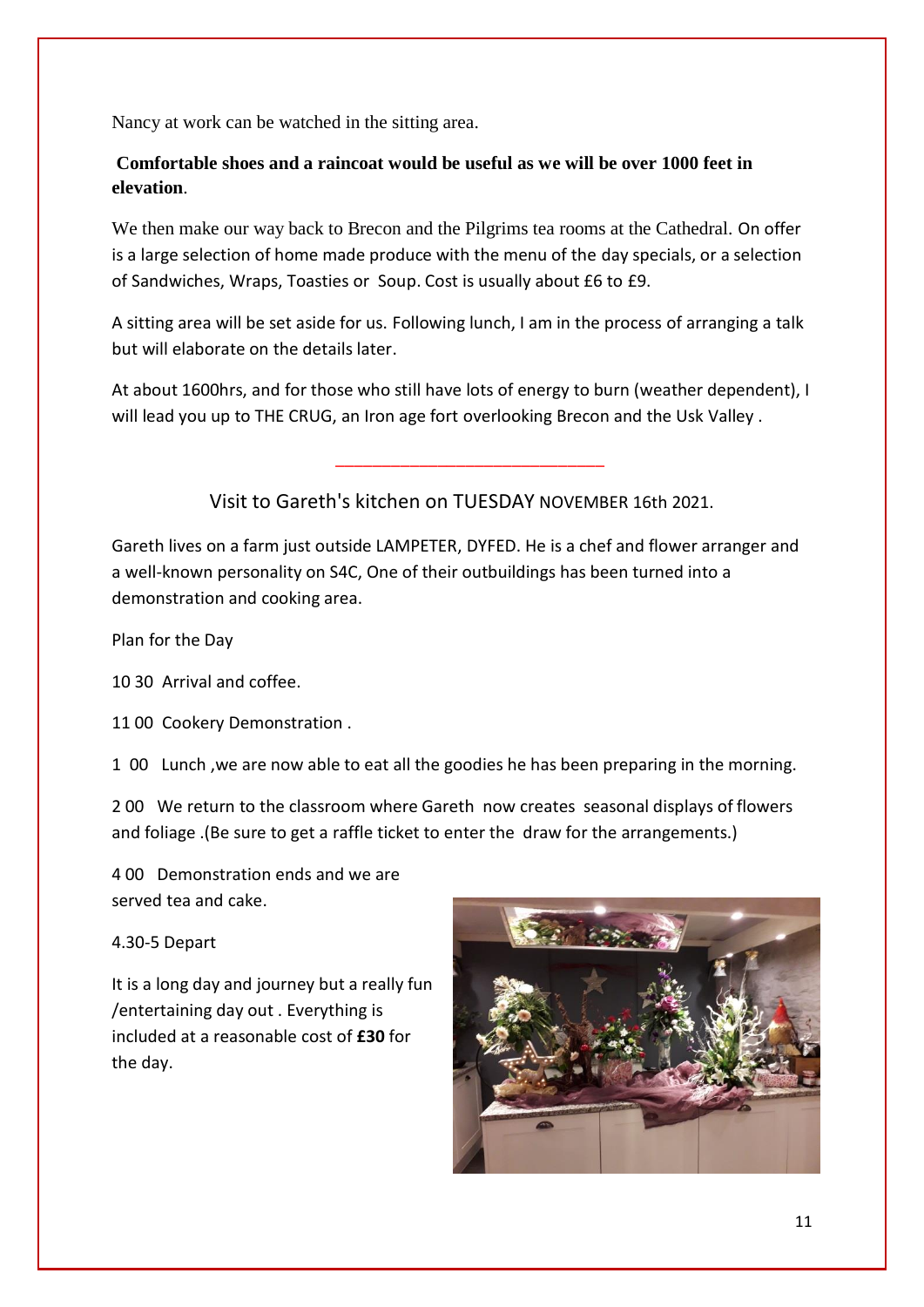

# Father Ray O'Shea OStJ, TD, KVHS, ECHOLJ 1934 – 2021

## A celebration of his life

Father Ray was an Honorary Member and chaplain of the QARANC Association Welsh Branch

He is survived by Clare one of his four sister's and 19 nephews and nieces.

Father Ray was born in Ely Cardiff where his father was a doctor. He left for Ireland in1948 attending Jesuit College Galway, Blackrock College Dublin. Entered St Patricks College Carlow in 1956 and was ordained as a priest in 1962. He moved back to Wales in 1962 where he became assistant and later appointed priest in the Cardiff and surrounding area together with Bridgend and Aberdare. He had to retire due to heath conditions. However, this didn't stop Ray he went on to serve as a cruise's chaplain for 10 years travelling the world. He fully retired in 2012 to live in Whitchurch.

Ray has been a close friend for many years a wonderful privilege.

One of the things I found out at his Requiem Mass was that Ray was a member of the Magic Circle. Making his nephews and nieces be in awe and laughter at his wonderful magic tricks.

Father Ray joined 203 (Welsh) Field Hospital as the Catholic chaplain, where he served for 15 years. During this time, he was well liked and respected by everyone. Demonstrating a pastoral warmth, enthusiasm, together with a lovely and sometime wicked sense of humour. His love of ice cream was such that he and Fr David Hathaway would explore the locality when on camp to find the best ice cream parlour and enjoy large ice cream sundaes.

In his eulogy David describes Ray as "Bouncing around the military hospital with a warmth, enthusiasm and a pastoral heart for the soldiers in our care, more of a priest than an officer, that's what they loved about him. Plus, the little boxes of smarties and sweets that we often carried in our ammo pouches to cheer up a dull moment. He bounced around the unit so much, that soldiers with a wonderful sense of humour nicknamed him Ricochet a play on his name Ricochet Ray." On his retirement he was immensely proud as the QARANC Association made him an honorary member, presenting him with a QARANC Association lapel badge. He loved the badge which he wore almost everywhere. Boasting with glee that he was an honorary QA"! .

As an honorary QA Ray attended many branch activities especially the Christmas lunches. Winning many raffle prizes much to his embarrassment and our laughter. Although typically Ray, he gave them away to other dining members.